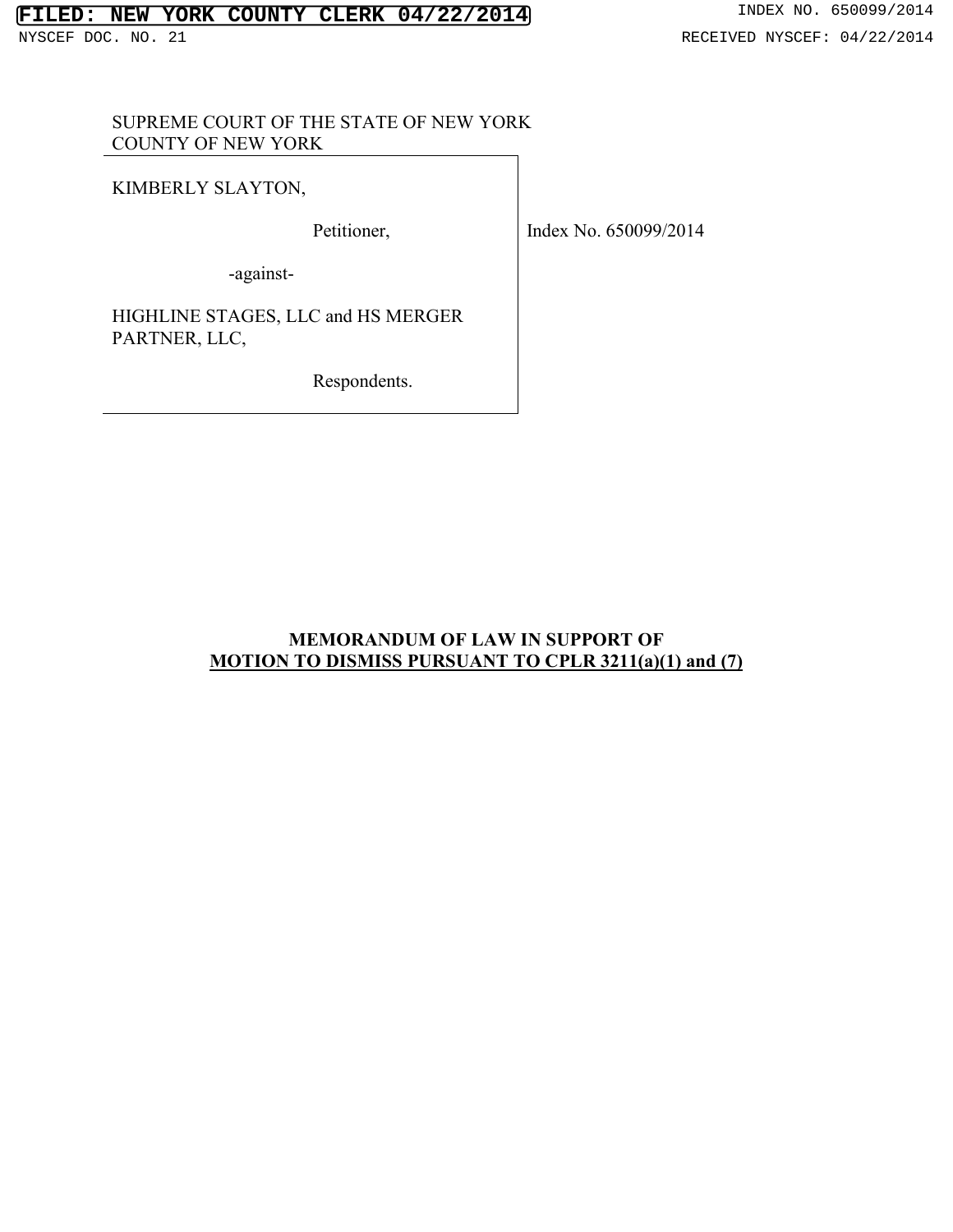# **TABLE OF CONTENTS**

| A. Petitioner Admits A Valid Written Consent |
|----------------------------------------------|
|                                              |
|                                              |
|                                              |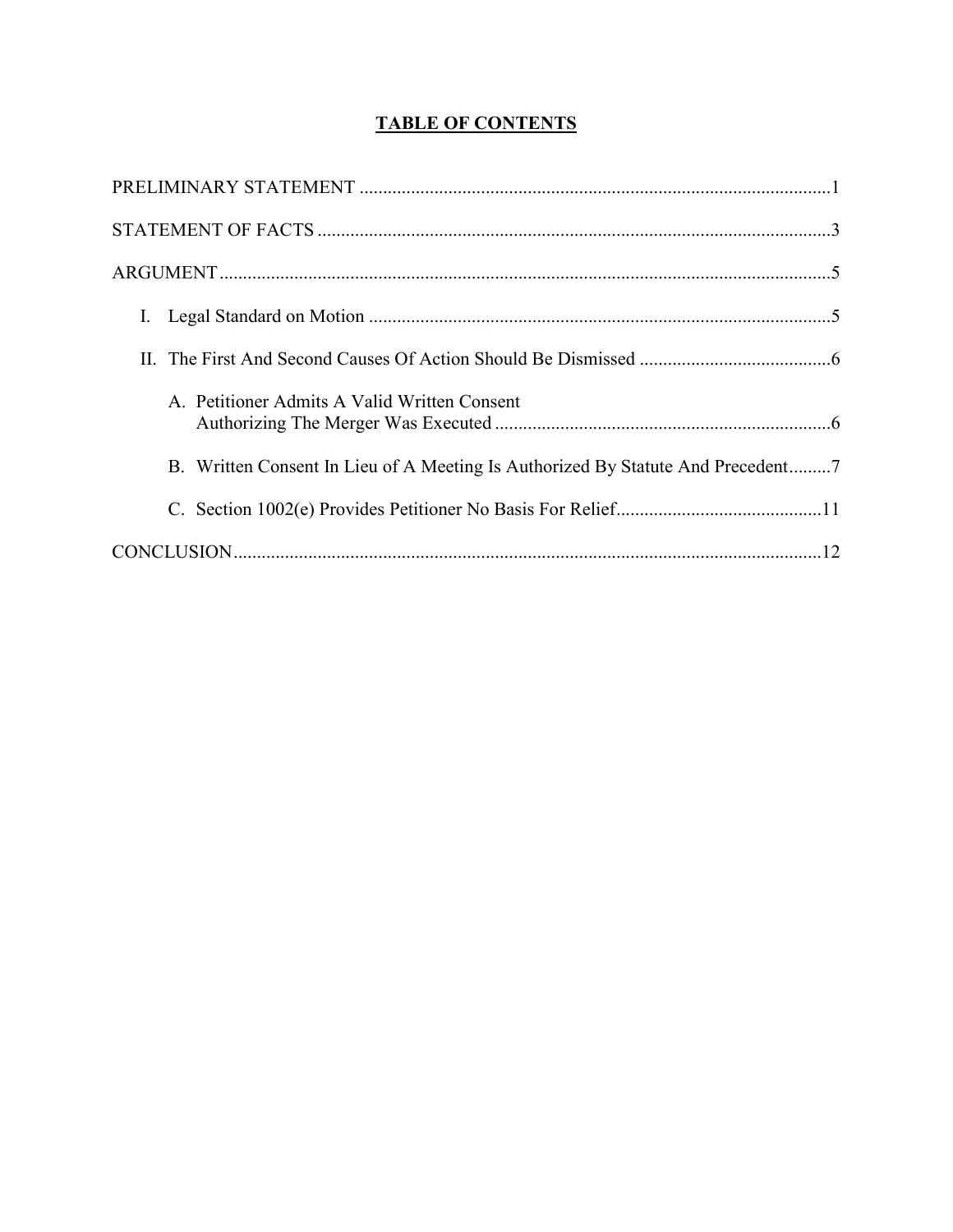# **TABLE OF AUTHORITIES**

| <b>CASES</b><br>PAGE(s)                                                                                                                                                       |
|-------------------------------------------------------------------------------------------------------------------------------------------------------------------------------|
| ALF Naman Real Estate Advisors, LLC v Capsag Harbor Mgt., LLC,<br>No. 100868/12, 2012 N.Y. Misc. LEXIS 4818 (Sup. Ct. Oct. 3, 2012),                                          |
| Chagnon v. Tyson,                                                                                                                                                             |
| De Falco v. JRS Confectionary,                                                                                                                                                |
| Goshen v. Mutual Life Ins. Co.,                                                                                                                                               |
| Lax v Design Quest N.Y., Ltd.,<br>No. 105299/11, 2013 N.Y. Misc. LEXIS 3679 (Sup. Ct. N.Y. Co. Aug. 14, 2013) 5                                                               |
| Mensah v. Kalkoran,<br>No. 102406/09, 2009 N.Y. Misc. LEXIS 5897 (Sup. Ct. N.Y. Co. June 23, 2009)5                                                                           |
| Montefiore v. Soja,                                                                                                                                                           |
| Scott v. Bell Atl. Corp.,<br>282 A.D.2d 180, 183, 726 N.Y.S.2d 60, 63 (1st Dep't 2001),<br>aff'd in part, modified on other grounds, 98 N.Y.2d 314, 746 N.Y.S.2d 858 (2002) 5 |
| Snyder v. Voris, Martini & Moore, LLC,                                                                                                                                        |
| Stulman v. John Dory LLC,<br>Index No. 602365/09, 2010 N.Y. Misc. LEXIS 6938 (Sup. Ct. Sept. 10, 2010)8, 9, 10                                                                |
| <b>STATUTES</b>                                                                                                                                                               |
|                                                                                                                                                                               |
|                                                                                                                                                                               |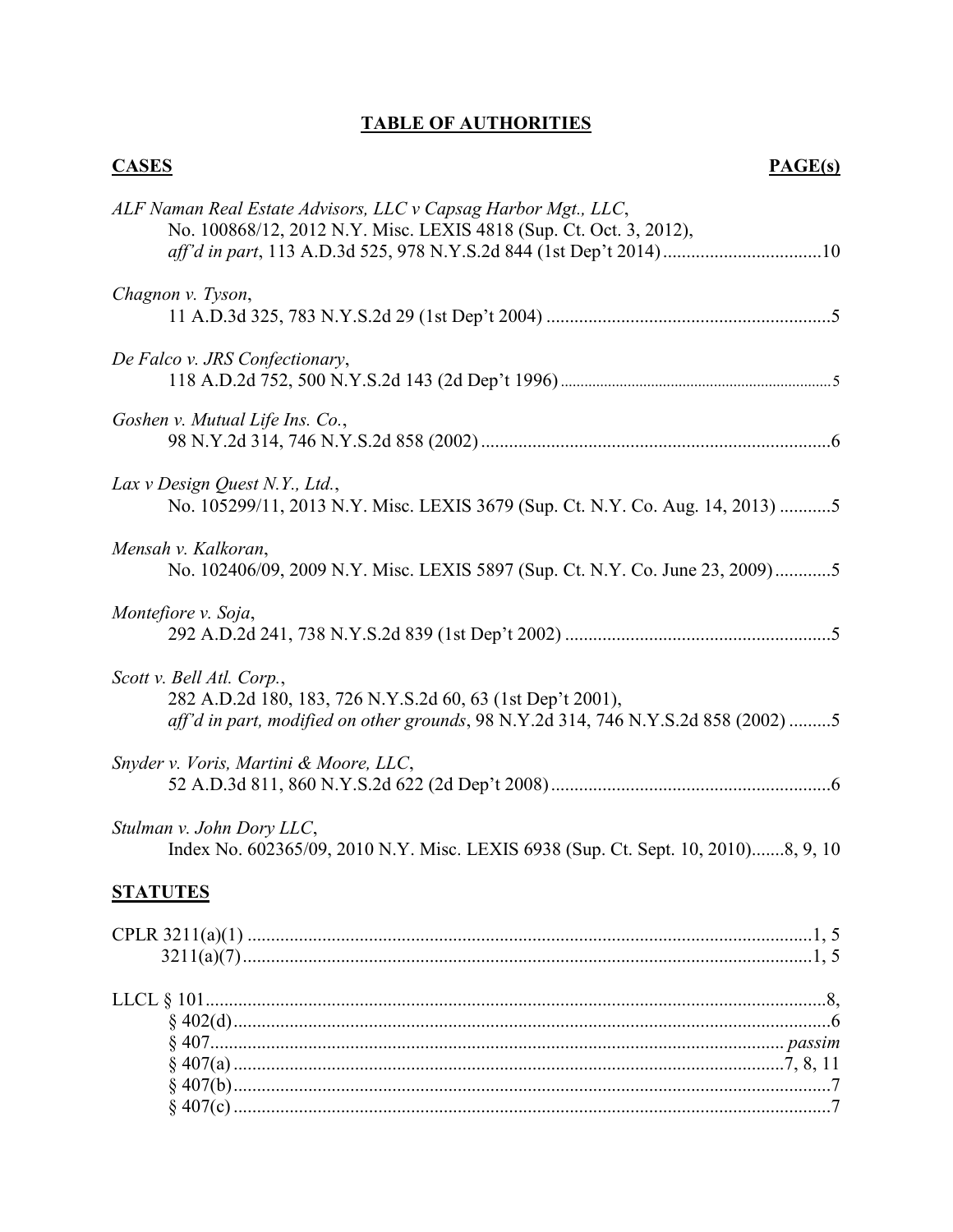# **CASES**

### $PAGE(s)$

| LLCL § 1002. |  |
|--------------|--|
|              |  |
|              |  |
|              |  |
|              |  |

# **TREATISE**

| McKinney's Practice Commentaries, 32A Limited Liability Company Law, Section 10.2, |  |
|------------------------------------------------------------------------------------|--|
|                                                                                    |  |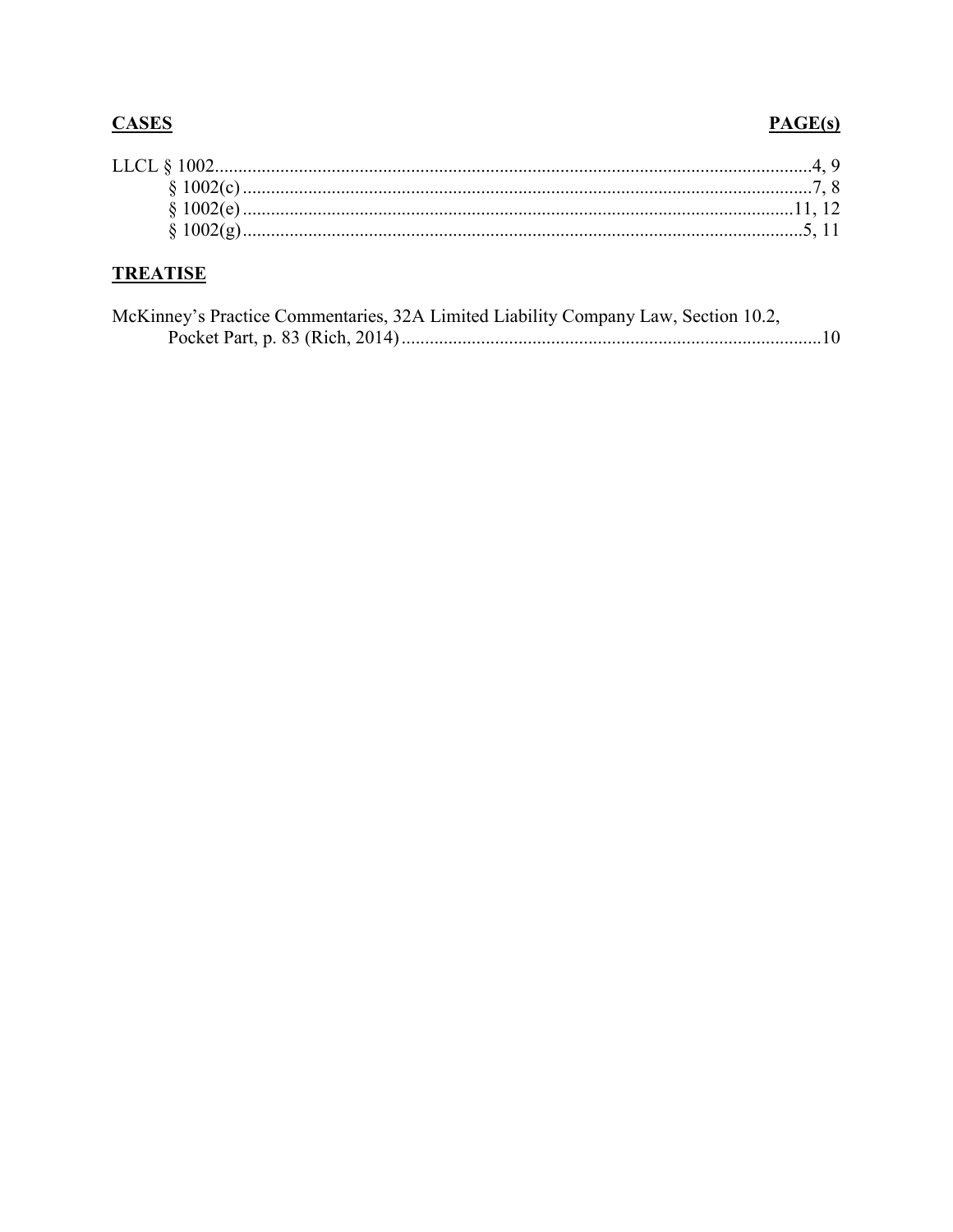Respondent Highline Stages, LLC, formerly known as HS Merger Partners, LLC, $<sup>1</sup>$ </sup> respectfully submits this memorandum of law in support of its Motion to Dismiss the first and second causes of action asserted by Petitioner Kimberly Slayton ("Petitioner" or "Slayton") pursuant to CPLR  $3211(a)(1)$  and (7).

#### **PRELIMINARY STATEMENT**

This action should be a simple matter of adjudicating the fair market value of Petitioner's shares in Old Highline Stages, a company that was lawfully merged out of existence in August 2013. Despite that Petitioner has made a demand for payment of her pro rata share in Old Highline Stages by asserting her appraisal rights under the New York Limited Liability Company Law ("LLCL"), Petitioner has added plainly improper causes of action asking the Court to retroactively void the Merger in a transparent attempt to use frivolous legal threats to extract a higher buy-out price.

The Merger was authorized by a written consent executed by 86.7% of all of the voting and ownership interests in Old Highline Stages, significantly more votes than the simple majority required under the law to effectuate this Merger. Moreover, Petitioner admits that she was sent notice of the action and Merger, as well as notice of her dissenter's rights, which she exercised and which were recognized.

 $\overline{a}$ 

<sup>&</sup>lt;sup>1</sup> HS Merger Partners, LLC changed its name to Highline Stages, LLC on August 8, 2013. A detailed background of the entities involved in this action is in the Statement of Facts below, but a brief summary is as follows: A company called Highline Stages, LLC ("Old Highline Stages") and a company called HS Merger Partner, LLC merged on August 8, 2013 (the "Merger"). HS Merger Partner, LLC was the only surviving entity. Thus, Old Highline Stages has not existed as a legal entity since August 8, 2013. However, immediately after the Merger, HS Merger Partner changed its name to Highline Stages, LLC ("New Highline Stages"). The entities named as Respondents in the Petition are thus confusing, if not simply inaccurate. The Petition names "Highline Stages, LLC" as a Respondent, but describes this entity in its allegations as Old Highline Stages, which no longer exists. The Petition also names "HS Merger Partner, LLC" as a Respondent, but that entity changed its legal name to "Highline Stages, LLC" months before the Petition was filed.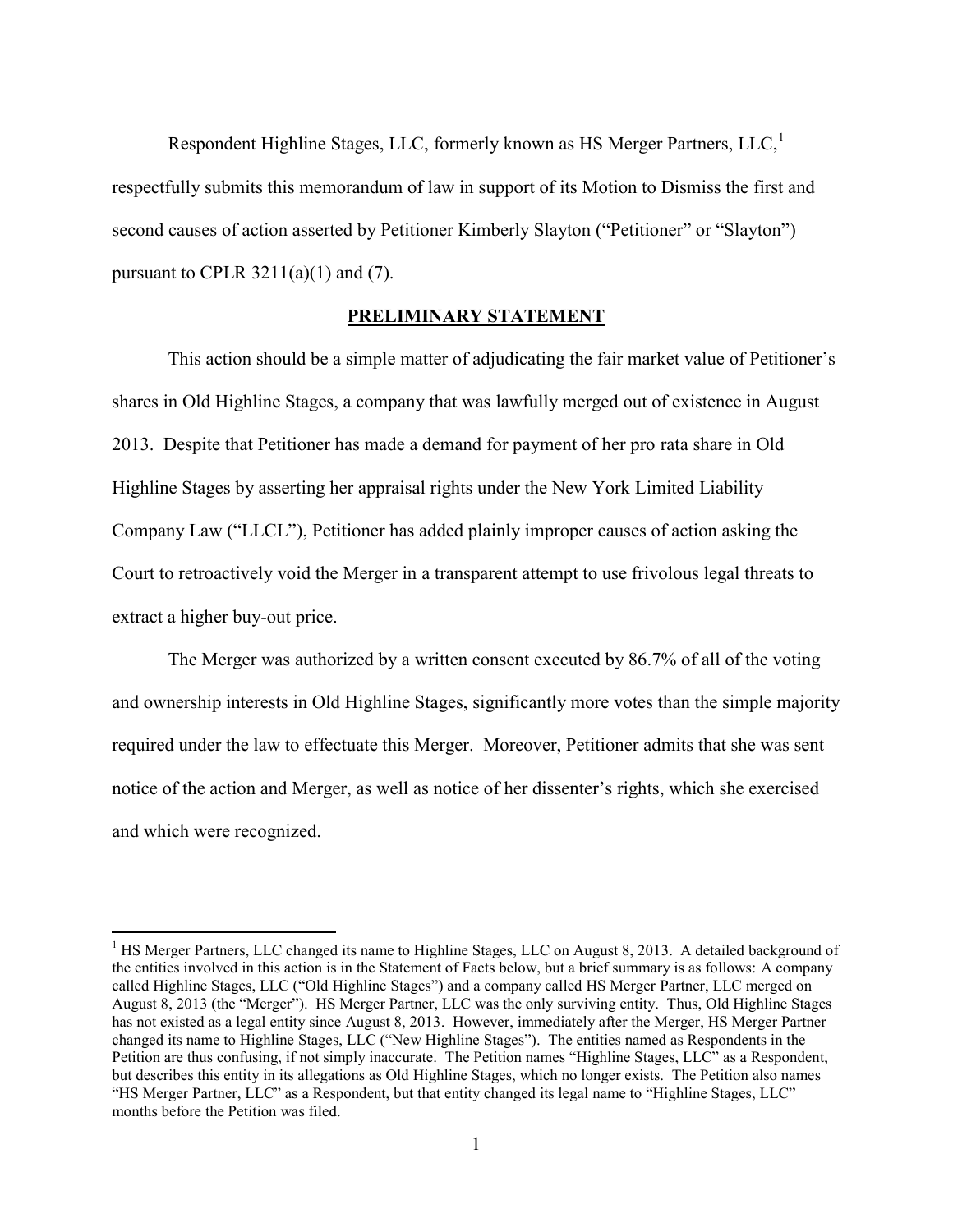Petitioner does not claim that the written consent was forged; indeed, she admits that the Merger was authorized by written consent of members with 86.7% of the interests. Rather, Petitioner now asks this Court to retroactively void the lawful Merger by arguing that although the supermajority signed a written consent authorizing and effectuating the Merger pursuant to Section 407 of the LLCL, the Merger should nonetheless be unwound by this Court because no meeting on notice was held for a vote.

However, it is axiomatic that Section 407 of the LLCL -- expressly entitled **"Action by members without a meeting"** -- specifically provides that *any* action which requires a vote of members "*may be taken without a meeting, without prior notice and without a vote,*" if members with a sufficient number of votes sign a written consent to the action: this is exactly what was done in this case and which fact Petitioner does not dispute. Petitioner's first two causes of action are thus nothing less than an improper request that this Court re-write the New York Limited Liability Company Law and thus eliminate the fundamental statutory right of LLCs and their members to take action on written consent in lieu of a meeting.

Moreover, as shown below, Petitioner's precise legal attack was advanced in similar cases before this Court -- and explicitly rejected. This Court has repeatedly validated the explicit statutory language of Section 407 that allows the process utilized by Respondents in this action. Thus, the first two causes of action in the Petition by which Petitioner asks this Court to retroactively undo and void the Merger by re-writing and invalidating Section 407 of the LLCL should be dismissed with prejudice.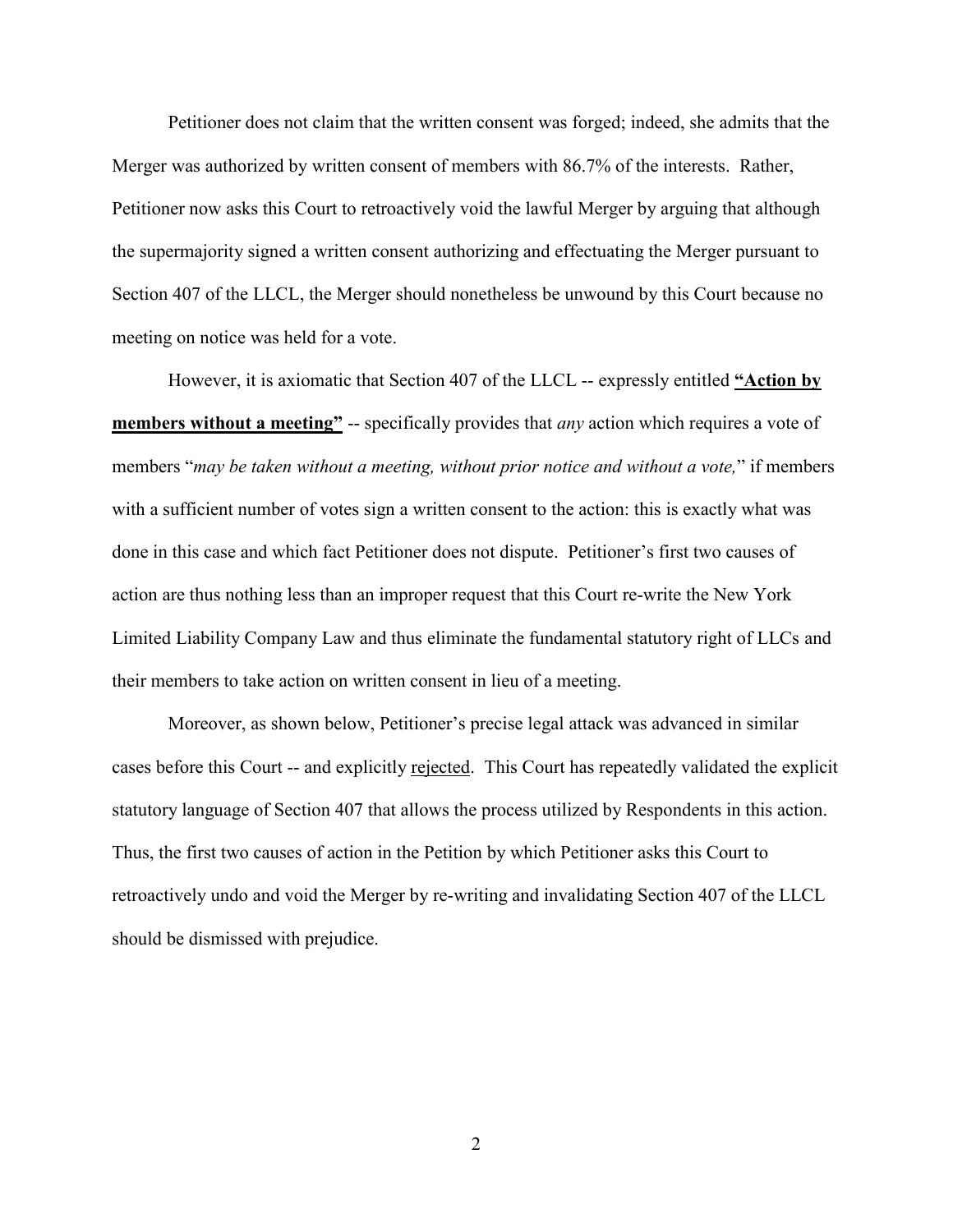#### **STATEMENT OF FACTS**

The facts set forth below are drawn solely from the Petition, and the documents attached to and made part of the Petition by Petitioner. The Petition and all the documents attached thereto are annexed to the accompanying Affirmation of Benjamin K. Semel ("Semel Aff.").

#### **The Merger of Old Highline Stages and HS Merger Partner**

On August 7, 2013, Old Highline Stages and HS Merger Partner, LLC ("HS Merger Partner") entered into an "Agreement and Plan of Merger" (the "Merger Agreement") effectuating the merger of Old Highline Stages into HS Merger Partner, with HS Merger Partner remaining as the surviving entity. Semel Aff. Ex. 1-A.

Pursuant to Section 407 of the LLCL, the Merger was authorized by Old Highline Stages and HS Merger Partner through an executed written consent in lieu of a meeting. *Id.* Holders of 86.7 percent of all of the voting and ownership member interests in Old Highline Stages and holders of 100 percent of all of the voting and ownership member interests of HS Merger Partner executed, and entered into, an agreement entitled "Written Consent of the Members of Highline Stages, LLC and HS Merger Partner, LLC" (the "Written Consent"). *Id.* Under its terms, the Written Consent adopted resolutions permitting the parties to enter into the Merger Agreement. *Id.*

Petitioner was owner of a 13.3 percent membership interest in Old Highline Stages and did not execute the Written Consent. Semel Aff. Ex. 1, ¶1; Ex. 1-A.

#### **The Notice of Merger and Slayton's Notice of Election to Dissent**

On the same day -- August 7, 2013 -- Old Highline Stages sent Petitioner by registered mail a document entitled "Notice of Action in Lieu of Meeting – Notice of Merger – Notice of Dissenters' Rights" (the "Merger Notice"). *Id.* The Merger Notice informed Petitioner that,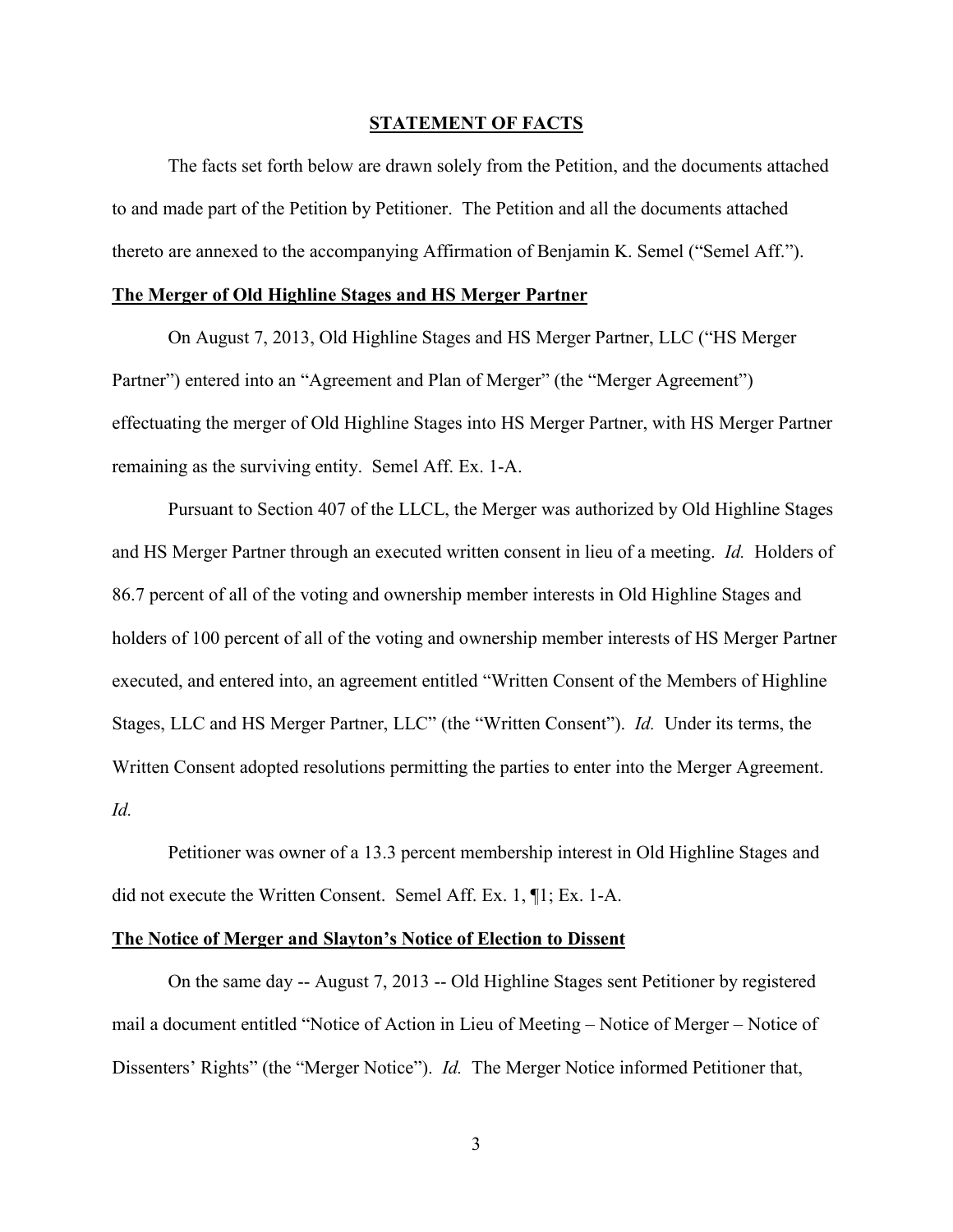pursuant to LLCL 407 and LLCL 1002, Old Highline Stages and HS Merger Partner had adopted resolutions by written consent approving and authorizing the execution of the Merger Agreement. *Id.* The Merger Notice also informed Petitioner that she would receive \$50,000 as consideration for her pro rata membership interest in Old Highline Stages. *Id.* Petitioner was further advised of her right to file a written notice of dissent from the Merger within twenty days of the Merger Notice. *Id.*

On August 8, 2013, HS Merger Partner changed its name to Highline Stages, LLC ("New Highline Stages"). *See* Semel Aff., Ex. 2.

On August 23, 2013, Petitioner served a "Notice of Election to Dissent" (the "Notice of Election to Dissent") by certified mail and hand delivery. Ex. 1-B. Petitioner's Notice of Election to Dissent stated that Petitioner had elected to dissent to and from the Merger and demanded payment of the fair value for her membership interest in Old Highline Stages. *Id.*

In response, New Highline Stages sent Petitioner a letter titled "Offer of Fair Value of Membership Interests" on August 28, 2013 (the "Offer Letter"). The Offer Letter acknowledged receipt of the Notice of Election to Dissent and offered to pay Petitioner \$50,000 for her 13.33 percent interest in Old Highline Stages (the "Offer"). Semel Aff., Ex. 1-C. It also advised Petitioner of the fact that HS Merger Partner had changed its name to Highline Stages, LLC. *Id.* By letter dated September 6, 2013, Petitioner rejected the Offer. Semel Aff., Ex. 1-D.

#### **Slayton's Petition Against Respondents**

On January 13, 2014, Petitioner filed her Petition against Respondents in connection with the Merger. Semel Aff., Ex. 1. The first and second causes of action are based upon an allegation that the Merger was "ineffective and void." The first cause of action seeks a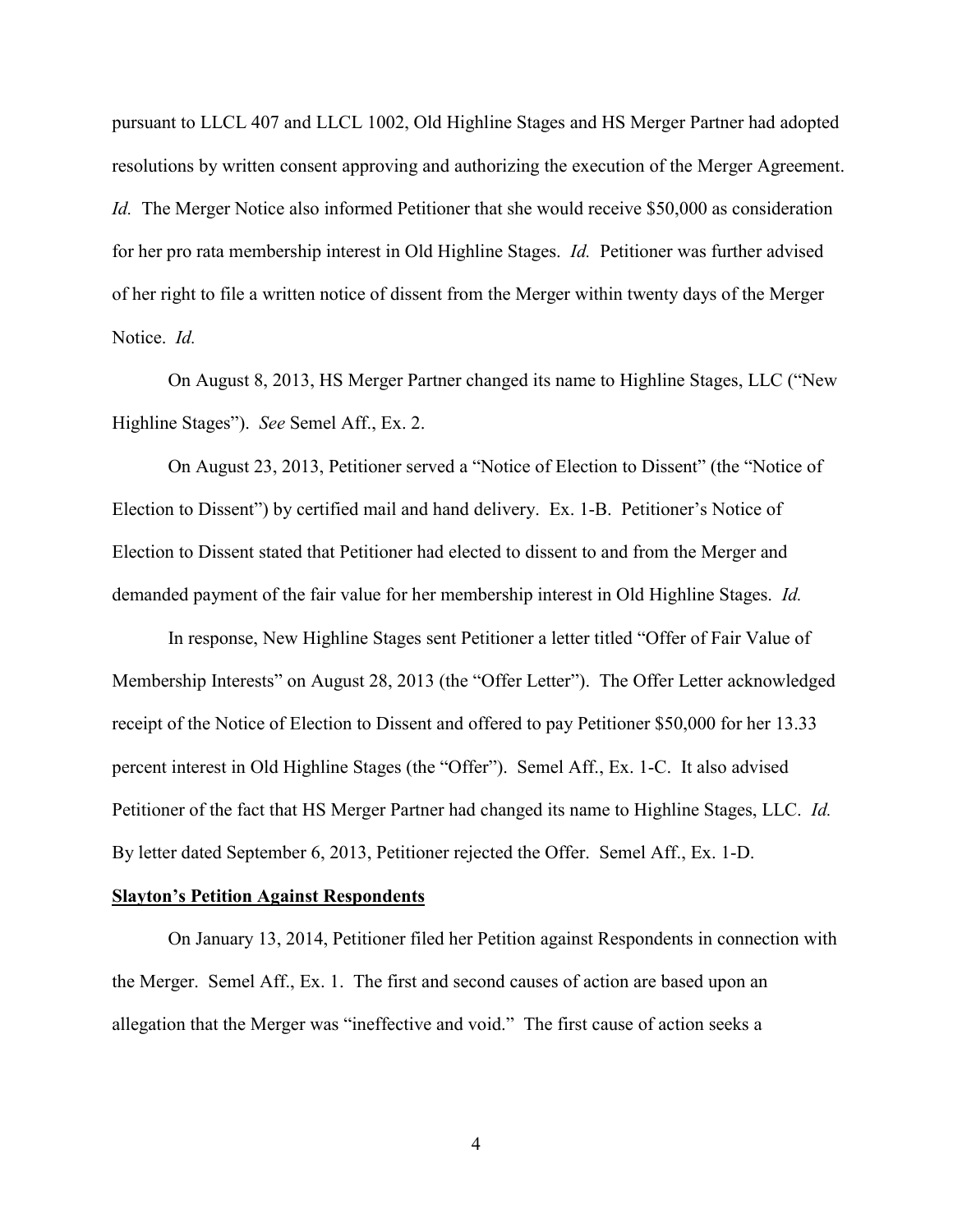declaratory judgment declaring the Merger be set aside or rescinded pursuant to LLCL 1002(g). *Id.* ¶¶ 8-12. The second cause of action seeks unspecified monetary damages. *Id.* ¶¶ 13-15.

The third and fourth causes of action relate to the appraisal of the fair market value of Petitioner's shares in Old Highline Stages, which Petitioner has demanded, and are not the direct subject of this motion.<sup>2</sup>

#### **ARGUMENT**

#### **I. Legal Standard on Motion**

 $\overline{a}$ 

CPLR Rule 3211(a)(7) provides that, "[a] party may move for judgment dismissing one or more causes of action asserted against him on the ground that: the pleading fails to state a cause of action." A cause of action must be dismissed pursuant to CPLR  $3211(a)(7)$  where the Court, after looking "[with]in the four corners of the complaint," finds that it fails to "state any cognizable cause of action." *Mensah v. Kalkoran*, No. 102406/09, 2009 N.Y. Misc. LEXIS 5897, at \*\*4 (Sup. Ct. N.Y. Co. June 23, 2009) (citing *Scott v. Bell Atl. Corp.*, 282 A.D.2d 180, 183, 726 N.Y.S.2d 60, 63 (1st Dep't 2001), *aff'd in part, modified on other grounds*, 98 N.Y.2d 314, 746 N.Y.S.2d 858 (2002) (other citations omitted).

CPLR 3211(a)(1) provides that a party may move for a judgment dismissing one or more causes of action where the defense is based on documentary evidence. In this case, the exhibits attached to the Petition by Petitioner require dismissal of the first and second causes of action. *See Montefiore v. Soja*, 292 A.D.2d 241, 242, 738 N.Y.S.2d 839 (1st Dep't 2002) (dismissal proper where allegations "flatly contradicted by the documentary evidence submitted by plaintiff as exhibits to the complaint.") A motion to dismiss based on documentary evidence should be

<sup>&</sup>lt;sup>2</sup> Respondent intends to serve its Counterclaims and Answer to the remaining claims upon resolution of this motion. *Lax v Design Quest N.Y., Ltd.*, 2013 N.Y. Misc. LEXIS 3679 (Sup. Ct. Aug. 14, 2013) (motion to dismiss a cause of action extends the time to respond to all causes of action) (citing *Chagnon v. Tyson*, 11 A.D.3d 325, 783 N.Y.S.2d 29 (1st Dep't 2004) and *De Falco v. JRS Confectionary*, 118 A.D.2d 752, 500 N.Y.S.2d 143 (2d Dep't 1996)).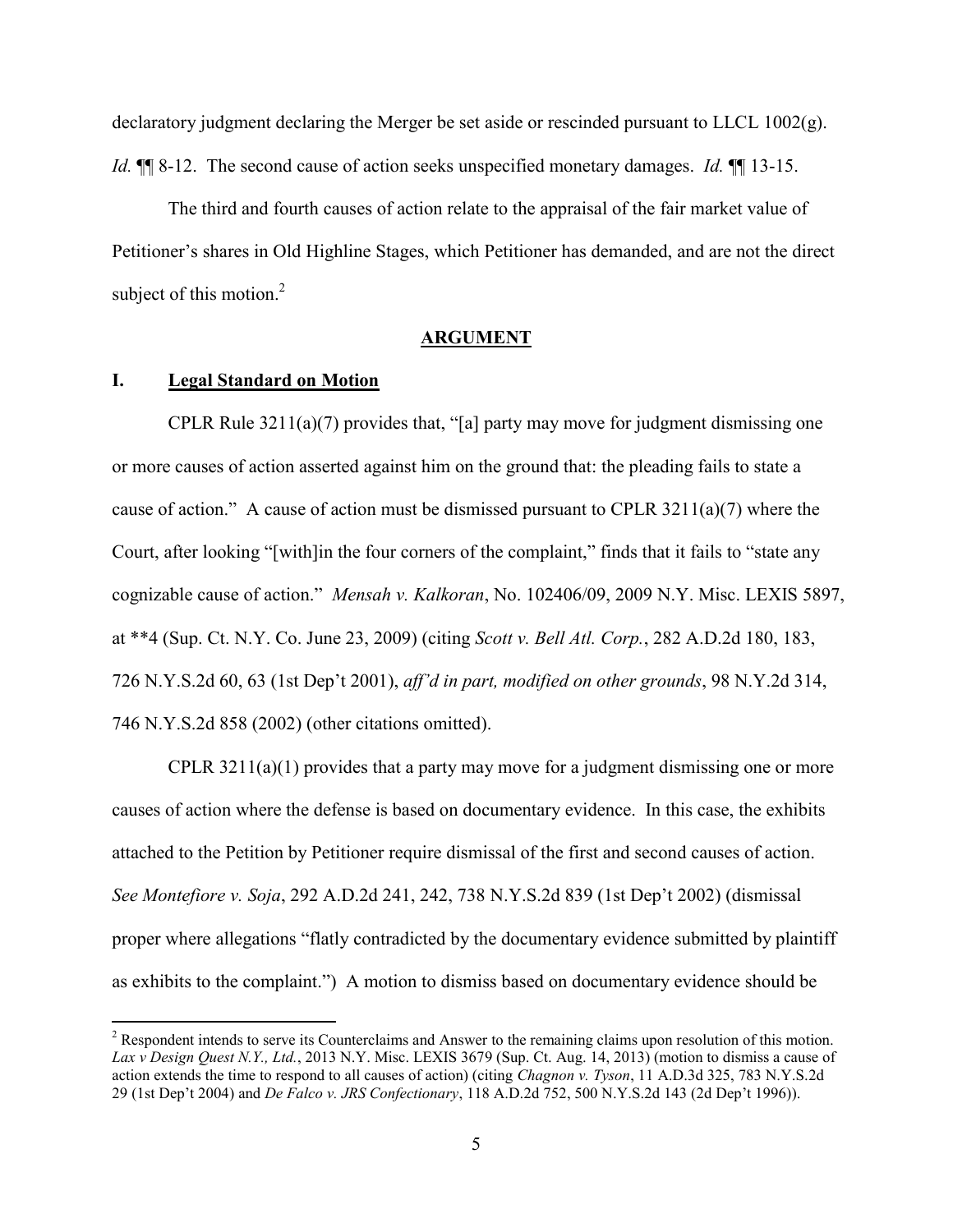granted "where the documentary evidence utterly refutes plaintiff's factual allegations, conclusively establishing a defense as a matter of law." *Goshen v. Mutual Life Ins. Co.*, 98 N.Y.2d 314, 326, 746 N.Y.S.2d 858, 865 (2002). *See also Snyder v. Voris, Martini & Moore, LLC*, 52 A.D.3d 811, 812, 860 N.Y.S.2d 622, 624 (2d Dep't 2008) (action seeking a declaratory judgment dismissed based on documentary evidence).

#### **II. The First And Second Causes Of Action Should Be Dismissed**

The Petition does not plead facts on which the Merger can be voided. On the contrary, the Petition itself, along with the exhibits attached thereto, establishes that the Merger was valid as a matter of law.

#### **A. Petitioner Admits A Valid Written Consent Authorizing The Merger Was Executed**

Petitioner admits that she received Exhibit A to the Petition on August 7, 2013. *See* Semel Aff., Exhibit 1 (the "Petition") at  $\P$  5. This Notice explicitly references Section 407, and contains the "Written Consent of the Members" holding 86.7 percent of all of the voting and ownership interests in Old Highline Stages (the "Written Consent"). Petitioner admits the central facts -- that she owned only 13.3 percent of Old Highline Stages, and that the other members who signed the written consent owned the remaining 86.7 percent of all of the voting and ownership rights and interests therein. *See* Petition at ¶¶ 4, 18.

Petitioner also admits that Old Highline Stages had no operating agreement. *Id*. at ¶ 6. Where no operating agreement exists, the statutory law is clear and unambiguous; in the absence of an operating agreement, the voting requirements are controlled by the statute, i.e., the LLCL. § 402(d) of the LLCL states that, "[e]xcept as provided in the operating agreement… the vote of at least a majority in interest of the members entitled to vote thereon shall be required to… approve a merger or consolidation of the limited liability company with or into another limited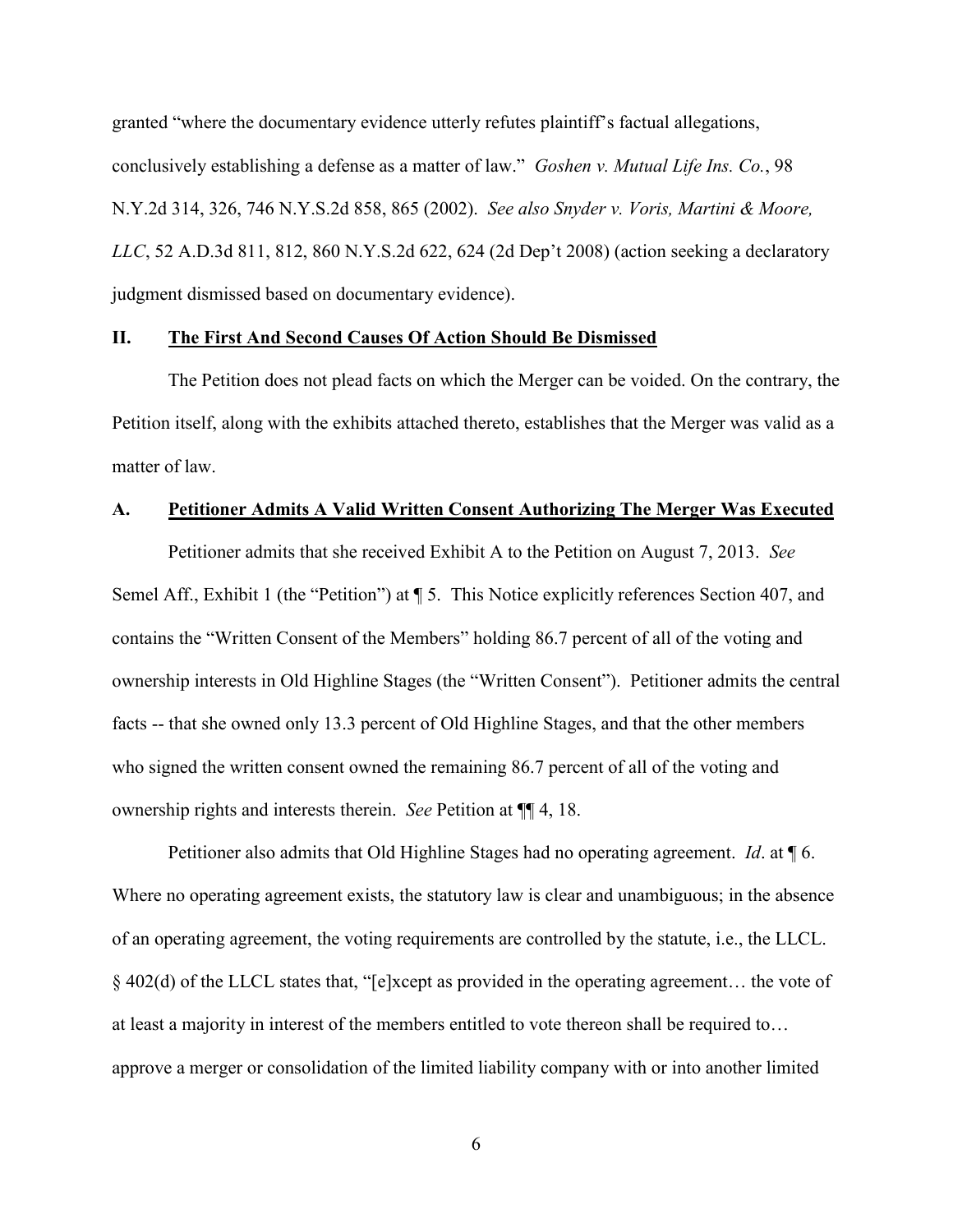liability company..." LLCL § 1002(c) reiterates this "majority in interest" requirement in the specific context of mergers, stating that, "the agreement shall be approved on behalf of each domestic limited liability company (i) by such voting interests of the members as shall be required by the operating agreement, or (ii) if no provision is made, by the members representing at least a majority in interest of the members." Thus, Exhibit A itself establishes that the requirement of Section 407(a) was met and that the Written Consent was signed by members holding a sufficient percentage of interests to authorize the Merger.

The Petition also clearly and unambiguously establishes and admits that the other two requirements for a valid merger under Section 407 were met. First, the single Written Consent was signed by all three of the voting members holding 86.7% of the voting and ownership interests, thus fulfilling the requirement of Section 407(b) that all necessary voting members execute the consent within 60 days of each other. *See* Petition, Ex. A.

Second, the Petition clearly establishes and admits that Petitioner was sent notice of the action by Written Consent the very same day that it occurred; accordingly, the Statute's requirement of "prompt notice of the taking of the action without a meeting by less than unanimous written consent" was given to Petitioner, thereby fulfilling the last requirement of Section 407(c). *See* Petition, ¶ 5. Accordingly, the Petition's own allegations and exhibits clearly establish that the Merger was validly effectuated as a matter of law.

#### **B. Written Consent In Lieu of A Meeting Is Authorized By Statute And Precedent**

Petitioner now petitions this Court to void the Merger by asking this Court to invalidate and re-write Section 407 of the LLCL. Petitioner argues that the decision by a supermajority of Old Highline Stages to act by their Written Consent under Section 407, instead of holding a meeting on notice, renders this Merger (and thus all similar mergers) void. Petitioner's legal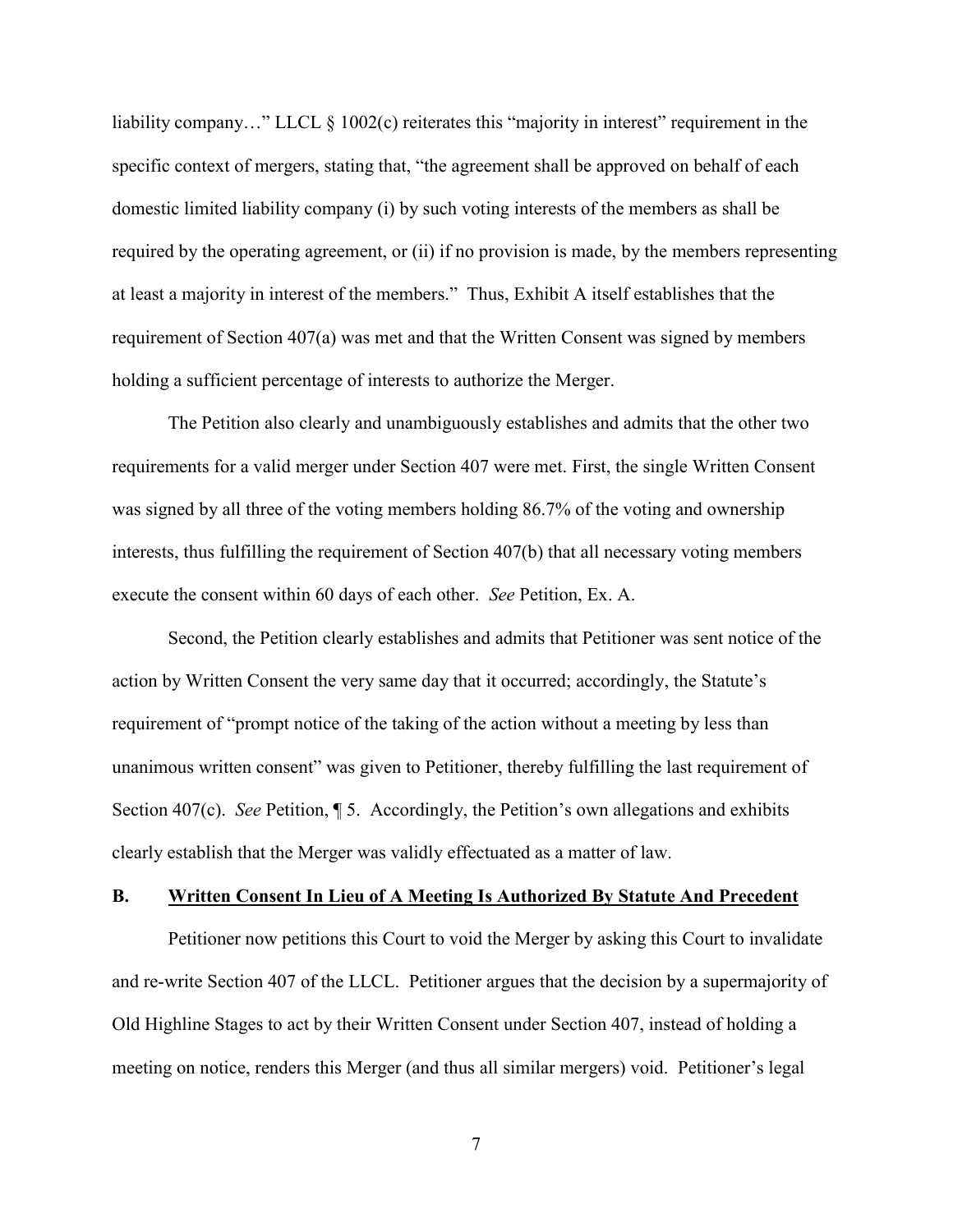theory is predicated upon a facile and erroneous interpretation of Section 1002(c) of the LLCL, which states in part that, "[t]he agreement of merger or consolidation shall be submitted to the members of each domestic limited liability company who are entitled to vote with respect to a merger or consolidation at a meeting called on twenty days' notice or such greater notice as the operating agreement may provide." Petitioner's selective interpretation of Section 1002(c) of the LLCL would have this Court read Section 407(a) right out of the Statute.

However, LLCL § 407, entitled "**Action by members without a meeting"** expressly provides at Section 407(a) that:

**Whenever under this chapter members of a limited liability company are required or permitted to take any action by vote**, except as provided in the operating agreement, **such action may be taken without a meeting, without prior notice and without a vote**, **if a consent or consents in writing**, setting forth the action so taken **shall be signed by the members who hold the voting interests** having not less than the minimum number of votes that would be necessary to authorize or take such action at a meeting at which all of the members entitled to vote therein were present and voted . . . (emphases added)

Thus, Section 407, a central right and procedure in the operation of New York LLCs, makes it explicitly clear that it applies to every part of the LLCL, which of course includes Section 1002(c). There is no legal authority to suggest that Section 1002(c) overrides Section 407; to the contrary, Section 407 explicitly and expressly applies whenever under the LLCL members are "required" or "permitted" to take any action by vote. LLCL Section 407 applies to everything "under this **chapter**," and LLCL Section 101 explains that, "[t]his **chapter** shall be known as the 'New York Limited Liability Company Law.'" (emphases added). There is no ambiguity here.

Not surprisingly, this Court has already had an opportunity to consider – and flatly reject -- the very same arguments which Petitioner advances by way of her Petition. In *Stulman v. John Dory LLC*, Index No. 602365/09, 2010 N.Y. Misc. LEXIS 6938 (Sup. Ct. Sept. 10, 2010), a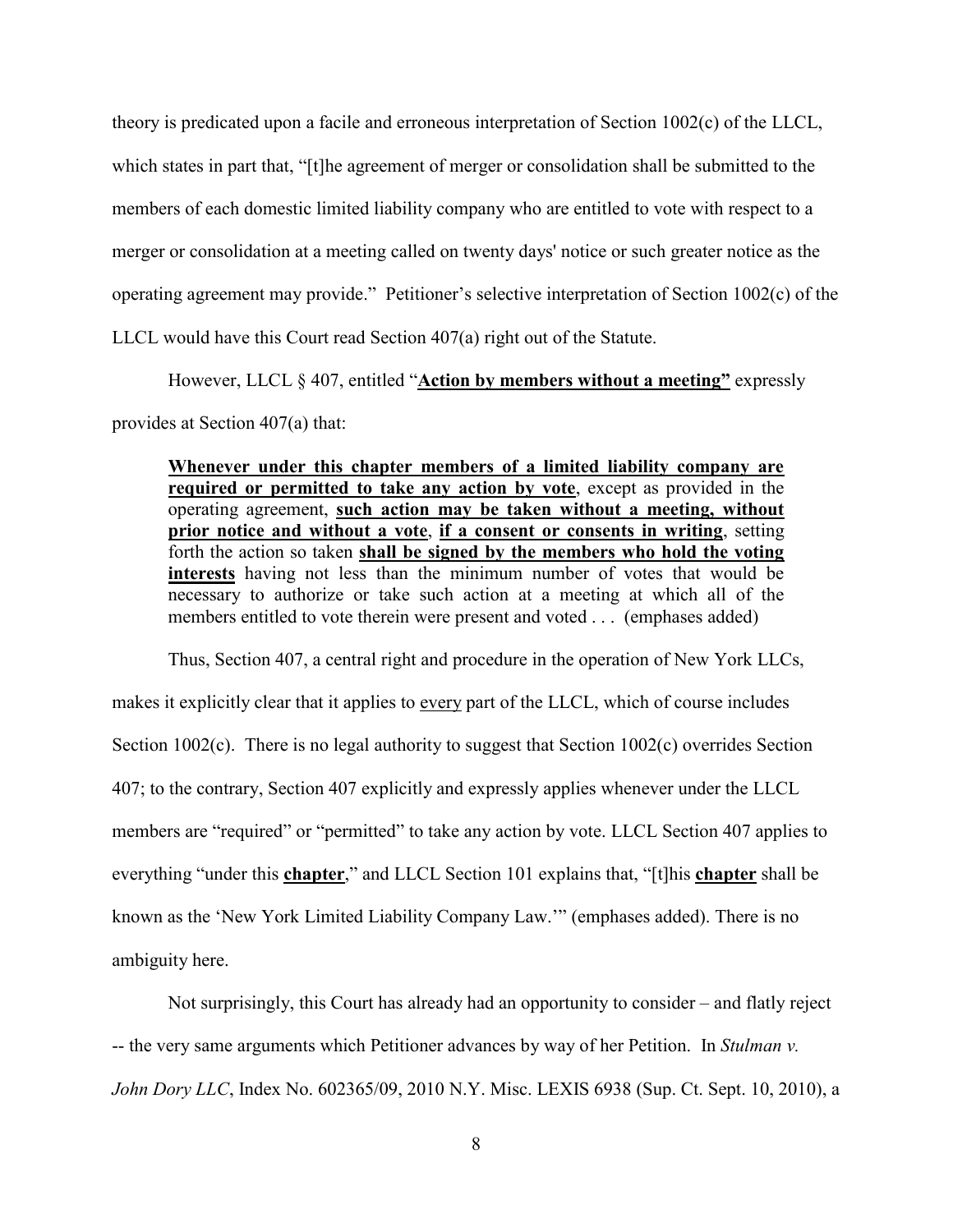courtesy copy of which is annexed to the Semel Aff., this Court denied the attempt by a member to challenge the validity of a freeze out merger where, as here, the merger was "effectuated by the written consent" of sufficient voting members. *Id*. at p. 2. Like Petitioner here, Stulman brought an action to void the freeze out merger, arguing that notice pursuant to a meeting and vote was not provided, and cited to LLCL Section 1002. This Court wholly rejected the argument, quoting Section 407 and holding in pertinent part that:

At issue in this action is the freeze-out merger between John Dory and JD Merger effectuated by the written consent of… the two voting members of John Dory… Stulman counters that the merger was invalid because notice of the merger was required and not provided… The Defendants argue that their merger was in compliance with the procedures set forth in the Limited Liability Company Law. This Court agrees.

\*\*\* \*\*\* \*\*\*

Furthermore, this Court has previously ruled that "[m]embers of a limited liability corporation may provide written consent in order to take action in lieu of an actual vote, unless the operating agreement provides otherwise." [*Madison Hudson Assoc., LLC v Neumann*, 8 Misc. 3d 1025A (Sup. Ct. N.Y. Co. 2005)]. Stulman has not alleged that any provision of the Operating Agreement limits the members' ability to act with written consent in lieu of an actual vote.

#### \*\*\* \*\*\* \*\*\*

The record demonstrates that the majority voting interests obtained the written consent, as required by LLCL  $\S$  407(a), and thus, John Dory was under no obligation thereunder, to provide notice to Stulman prior to the merger…

The merger of John Dory is clearly within the scope of the Limited Liability Company Law, which provides default procedures for limited liability companies that apply in limited liability company proceedings, unless the operating agreement applies otherwise. [*Overhoff v Scarp, Inc.,* 12 Misc 3d 350, 359 (Sup. Ct. Erie Co., 2005)]

Stulman is barred in law and equity from challenging the validity of the merger or seeking rescission of the merger, pursuant to LLCL § 1002, because the merger was approved by more than a majority of members,(LLCL § 1002 [c], [g]).

*Id*. at pp. 2-5.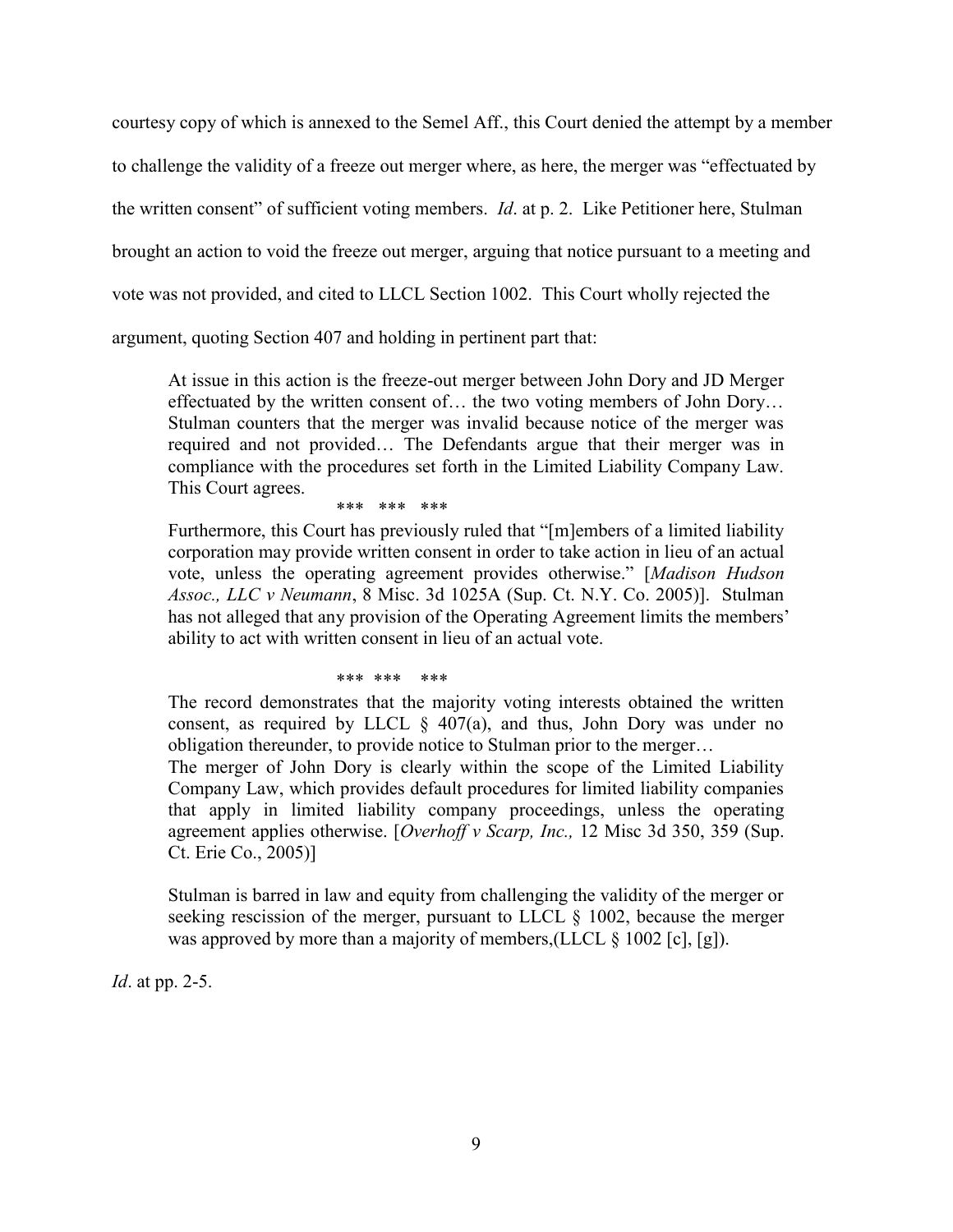Furthermore, this Court's Decision in *Stulman* is further supported by McKinney's Practice Commentaries, which advise the very same procedure which was followed here by Respondents:

Although [LLCL] Section 1002(c) refers to meetings of members, the members should be able to act upon the combination transaction by written consent in accordance with Section 407, subject to the operating agreement not containing restrictions or prohibitions on the consent procedure.

McKinney's Practice Commentaries, 32A Limited Liability Company Law, Section 10.2, Pocket Part, p. 83 (Rich, 2014).

Of course, as there is no operating agreement on the facts before this Court, there is no restriction on the application of Section 407. The propriety of using Section 407 as done by Respondents here is further supported by yet another case before this Court involving a similar merger on written consent, *ALF Naman Real Estate Advisors, LLC v Capsag Harbor Mgt., LLC*, No. 100868/12, 2012 N.Y. Misc. LEXIS 4818 (Sup. Ct. Oct. 3, 2012), *aff'd in part*, 113 A.D.3d 525, 978 N.Y.S.2d 844 (1st Dep't 2014).

In *ALF Naman*, this Court upheld the validity of a similar freeze-out merger where no vote at a meeting on notice was held, but rather where the merger was effectuated, as here, by written consent and the members then sent "a document entitled 'notice of action in lieu of meeting - notice of merger - notice of dissenters' rights' that detailed Cape Sag Developers' decision to merge Capnam Sag with Capsag, and to maintain Capsag as the surviving entity (the Capsag merger notice)." *Id*. at \*5. As Exhibit A to the Petition evidences, the procedure in *ALF Naman* is exactly the same procedure used by Respondents here to effectuate this Merger, where Petitioner likewise received a "Notice of Action In Lieu of Meeting – Notice of Merger – Notice of Dissenters' Rights."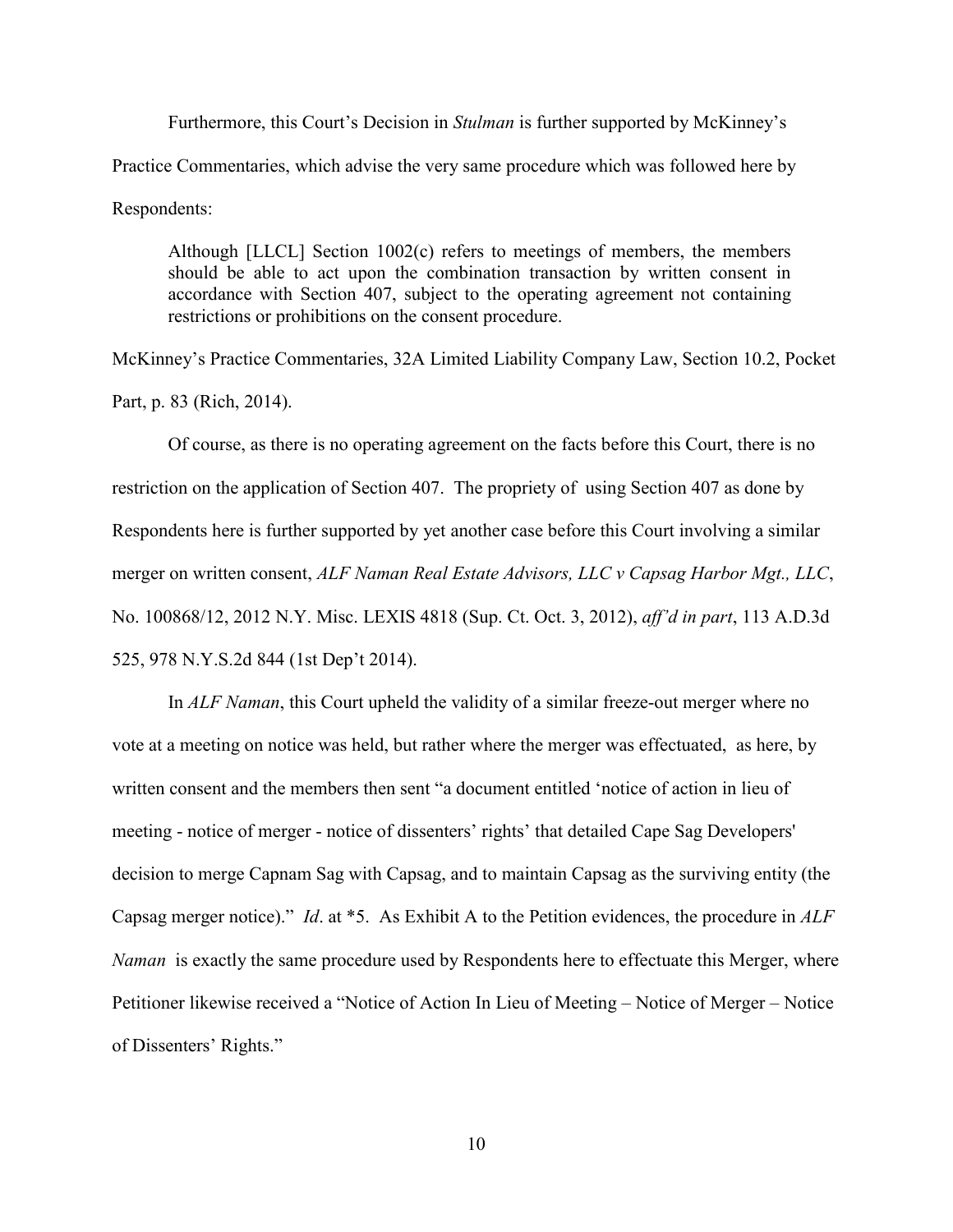### **C. Section 1002(e) Provides Petitioner No Basis For Relief**

Petitioner offers a perplexing and untenable "allegation" in the Petition, that she somehow was "deprived… of her statutory right to dissent from the Merger" under Section 1002(e). Petition, ¶ 7. This "allegation," an erroneous legal conclusion, cannot be the basis for relief for two independent reasons.

First, Section  $1002(g)$  states that:

A member of a domestic limited liability company who has a right under this chapter to demand payment for his or her membership interest shall not have any right at law or in equity under this chapter to attack the validity of the merger or consolidation or to have the merger or consolidation set aside or rescinded, except in an action or contest with respect to compliance with the provisions of the operating agreement or subdivision (c) of this section.

Petitioner is plainly demanding payment for her membership interest, and thus under

Section 1002(g), Petitioner "shall not have any right at law or in equity" to challenge the Merger except with respect to compliance with the operating agreement (which does not exist) or subdivision (c) (which as discussed in the previous section was satisfied by Respondent's action under Section 407(a)). Thus, pursuant to the LLCL, subdivision (e) cannot be a basis under the Petition for challenging the Merger. Indeed, by having exercised her statutory rights to demand payment under the LLCL, Petitioner has no right under § 1002(g) of the same Statute to attack, set aside or rescind the very same Merger under which she demands payment.

Furthermore, Petitioner's erroneous conclusion of law is rebutted by the Petition itself. As explained above, and as established by the very exhibits to the Petition, Petitioner admits she *was* provided a Notice of Dissenters' Rights, and she admits that *exercised* those dissenter rights by sending a Notice of Election to Dissent, and Petitioner further admits that her election to dissent was *recognized*. *See* Petition, Exs. A-C. Moreover, the Respondent's Offer of Fair Value sent to Petitioner, and annexed to the Petition, states in part that, "[i]t is our understanding